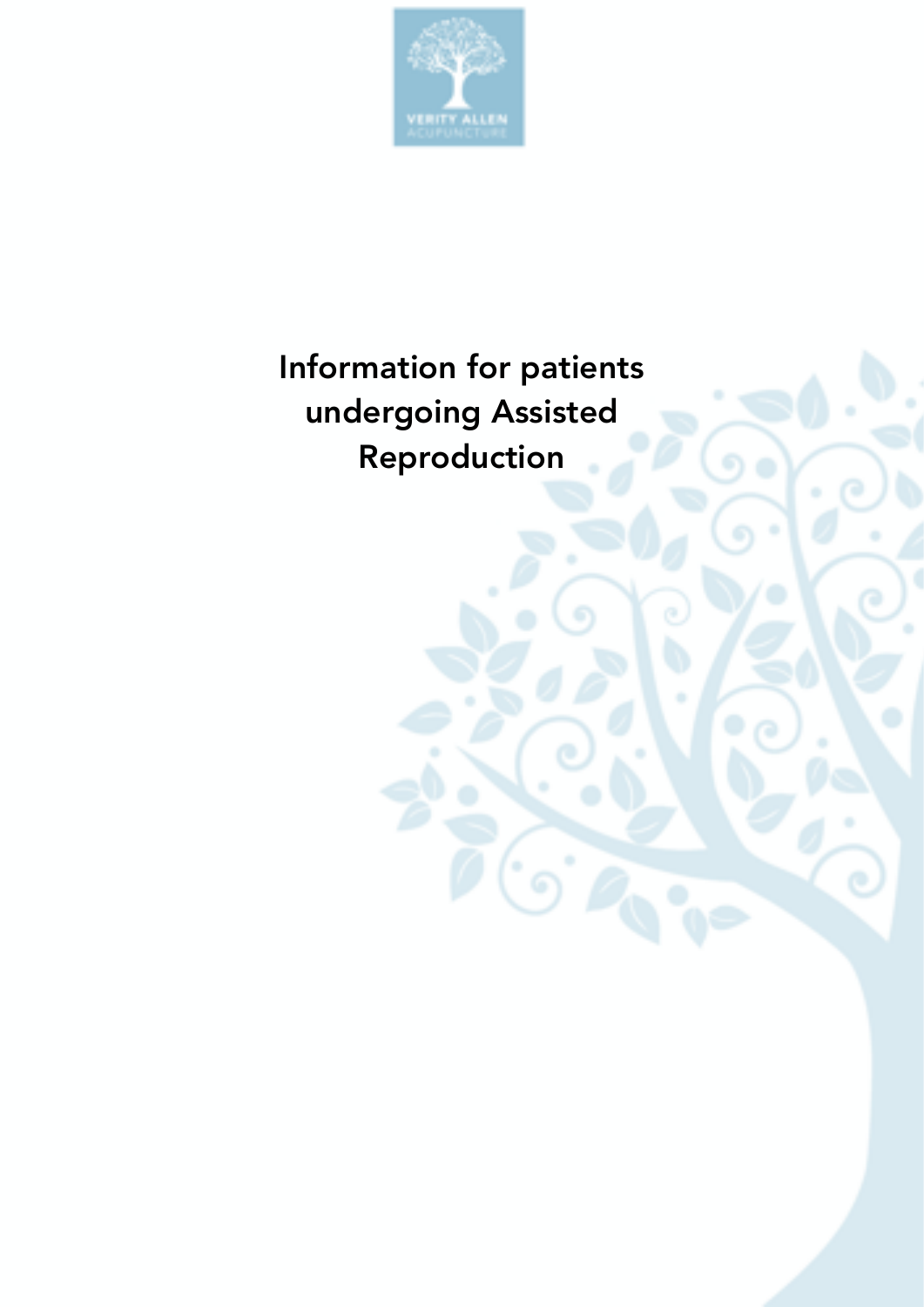## The IVF Protocol

In the Verity Allen Acupuncture clinic we use a tried and tested protocol to support women through each stage of the process. Whether you are undergoing ICSI, IVF or a Frozen Embryo Transfer (FET), we use a range of different point protocols to assist your body to produce the right hormones at the right time.

Our protocols are so well honed that we produced a clinical audit in 2017/18 of our live birth outcomes to show patients the effectiveness of acupuncture alongside IVF.

#### Birth rate statistics

Women receiving IVF in the UK are given, on average, a 25% chance of success, and just 14% for women in the 40+ category. Verity Allen Acupuncture has given women the chance to double, if not triple their chance of success.

| 2017/18 Clinical Audit of VAA Clinic                                     |                     |
|--------------------------------------------------------------------------|---------------------|
| <b>Assisted Conception (IUI, IVF, ICSI)</b>                              | 67% live birth rate |
| <b>Assisted Conception for women 40+</b>                                 | 63% live birth rate |
| <b>Natural Conception</b>                                                | 60% live birth rate |
| <b>Habitual Miscarriage</b>                                              | 78% live birth rate |
| <b>PCOS</b>                                                              | 60% live birth rate |
| Women who received 10 or more treatments<br>prior to assisted conception | 71% live birth rate |

## Treatment Plan

Whether you're undergoing IUI, IVF, FET or Reciprocal IVF, your practitioner will know exactly what to do at each point of your cycle.

We advise women that they should aim to have at least 6 acupuncture sessions prior to their IVF round however we understand that some patients can be a bit late in the game when deciding to use acupuncture to assist an IVF cycle and so we will support you in whichever stage of the process.

You will be advised to come for treatment weekly throughout your IVF round. Crucially you will require a treatment within 48 hours after embryo transfer. Your practitioner will make every effort to accommodate this however there may be times when we will be unable to do so for reasons beyond our control. If so you may be asked to travel to one of our other clinics or to an alternative practitioner.

If you are travelling to a London fertility clinic you will be able to have your pre and post embryo transfer treatments with our London Associate in her clinic just a 10 minute walk from Harley Street. All our Associates are used to "sharing" our patients and so you can choose which clinic to attend at each stage of your procedure depending on what suits you.

I have devised this sample treatment plan to give you an example of optimal treatment timings.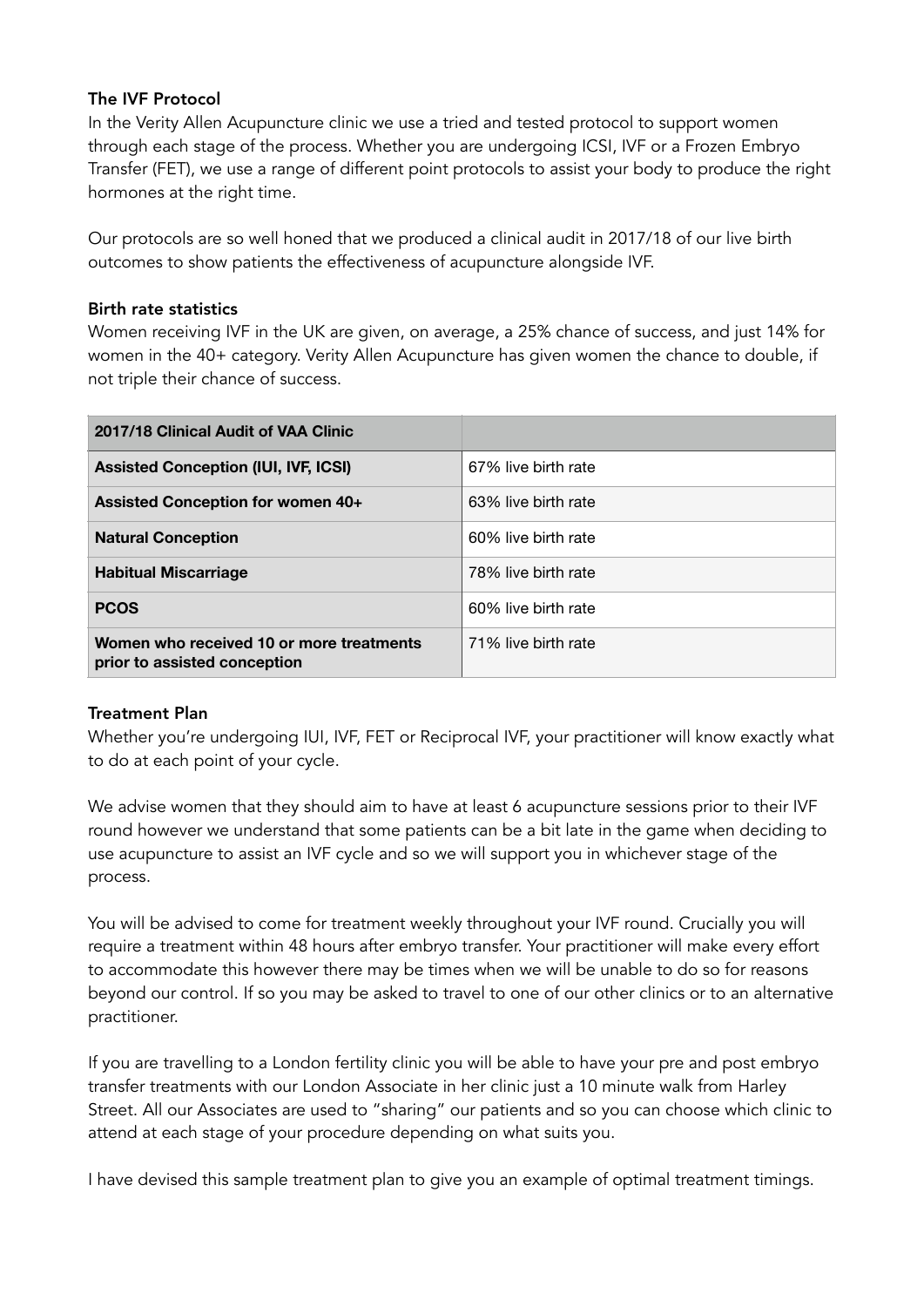| <b>Example of optimal Treatment Plan for short or</b><br>long protocol IVF |                                                                                                                          |  |
|----------------------------------------------------------------------------|--------------------------------------------------------------------------------------------------------------------------|--|
| <b>1st January</b>                                                         | Preparing for IVF treatment                                                                                              |  |
| 8th January                                                                | Preparing for IVF treatment                                                                                              |  |
| <b>15th January</b>                                                        | Preparing for IVF treatment                                                                                              |  |
| 22nd January                                                               | Preparing for IVF treatment                                                                                              |  |
| 29th January                                                               | Preparing for IVF treatment                                                                                              |  |
| 5th February                                                               | Preparing for IVF treatment                                                                                              |  |
| 12th February                                                              | Pre period treatment                                                                                                     |  |
| 19th February                                                              | Post period treatment                                                                                                    |  |
| 26th February                                                              | Preparing for egg collection treatment                                                                                   |  |
| 5th March                                                                  | Post egg collection treatment/pre embryo transfer<br>treatment                                                           |  |
| Embryo transfer date                                                       | Embryo transfer treatment on the day of transfer or<br>within 48 hrs after transfer                                      |  |
| 19th March                                                                 | Post transfer/implantation treatment                                                                                     |  |
| 26th March                                                                 | If pregnant the patient should continue with weekly<br>treatment until 12 week scan to reduce the risk of<br>miscarriage |  |

## What are the next steps if the cycle is unsuccessful?

In the unfortunate event you receive a negative pregnancy test, or suffer an early miscarriage, you will be encouraged to book a consultation with Verity to advise on next steps. Verity will offer a full hour's consultation and provide a written report outlining the proposed action plan. This may involve additional diagnostics which can be carried out through one of our partner Labs or a referral to our private GP and thyroid specialist, Dr Conway.

#### Appointments & Cancellations

We know that all types of assisted reproduction cycles are prone to change. The day of egg collection may be postponed or brought forward and embryo transfers may not always go ahead five days after egg retrieval.

Whilst we encourage you to book your appointments well in advance to avoid disappointment, we understand we must be flexible with cancellations. Therefore, if you need to move or cancel your appointment due to a change in your IVF timetable we will be happy to accommodate this with no charge. However, if you need to cancel your appointment for any other reason, and have not given 48 hours notice, you will be charged in full.

To move or cancel your appointment please contact your practitioner.

#### Contact details

Bristol Practice Elizabeth Nicholson [elizabeth@verityallenacupuncture.com](mailto:elizabeth@verityallenacupuncture.com) 07734 248326